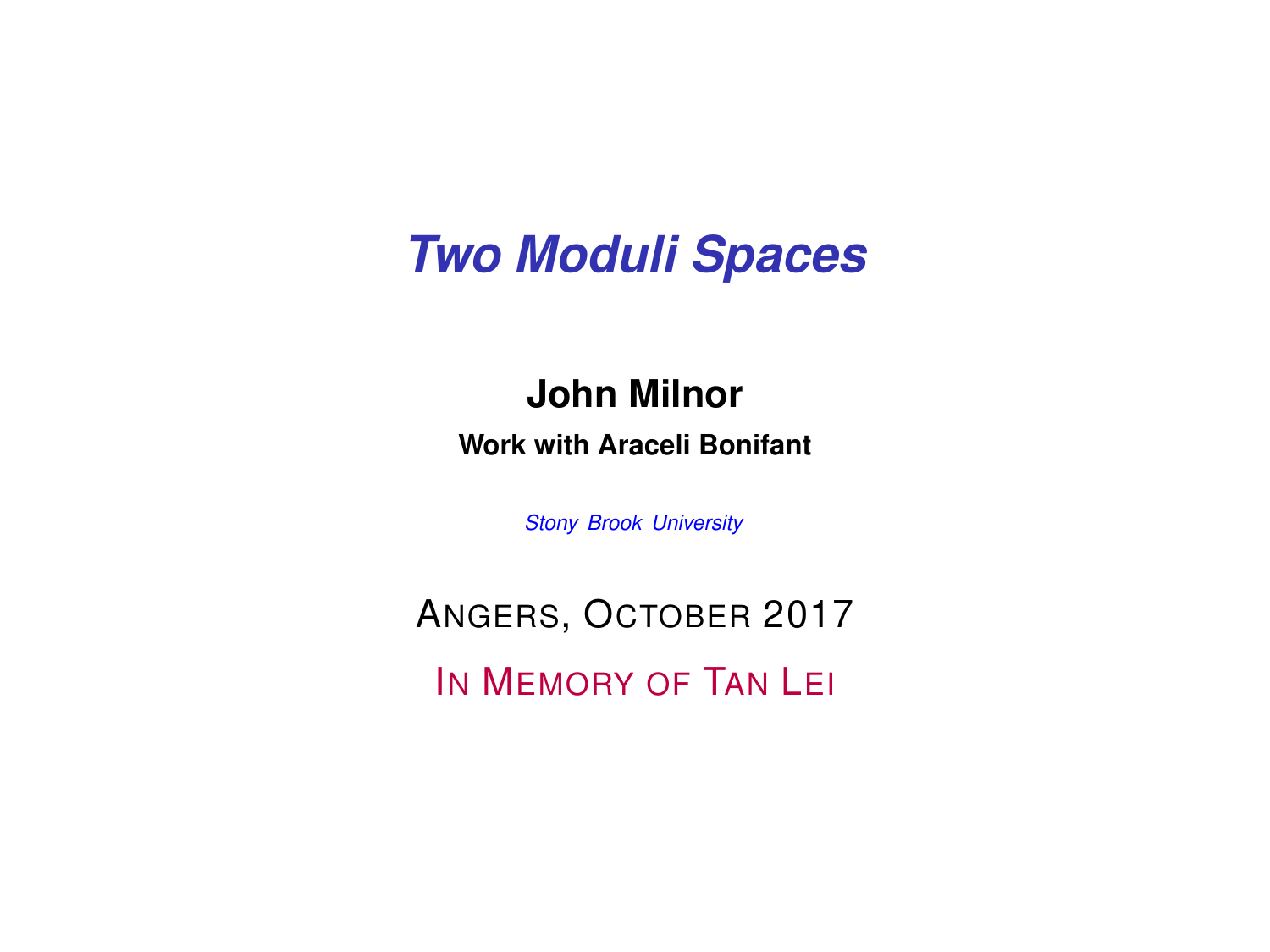Outline: Two Examples. 2.

The object of this talk will be to describe two examples of smooth group actions on smooth manifolds.

Easier Example (Divisors on  $\mathbb{P}^1$ ):

*The group*  $G(\mathbb{P}^1) = \text{PGL}_2(\mathbb{C})$  *of Möbius automorphisms of the Riemann sphere*  $\mathbb{P}^1$  *acts on the* space  $\mathfrak{D}_n$  of effective divisors of degree n on  $\mathbb{P}^1$ , with quotient space  $\mathfrak{D}_n/G(\mathbb{P}^1)$ .

Much Harder Example (Curves in  $\mathbb{P}^2$ ):

*The group*  $G(\mathbb{P}^2) = PGL_3(\mathbb{C})$  *of projective* automorphisms of the complex projective plane  $\mathbb{P}^2$ , *acts on the projective compactification* C*<sup>n</sup> of the* space of algebraic curves of degree n in  $\mathbb{P}^2$ , with quotient space  $\mathfrak{C}_n/G(\mathbb{P}^2)$ .

In both cases, some parts of the quotient space are beautiful objects to study, but other parts are rather nasty.

**Basic Problem: Which parts are which?**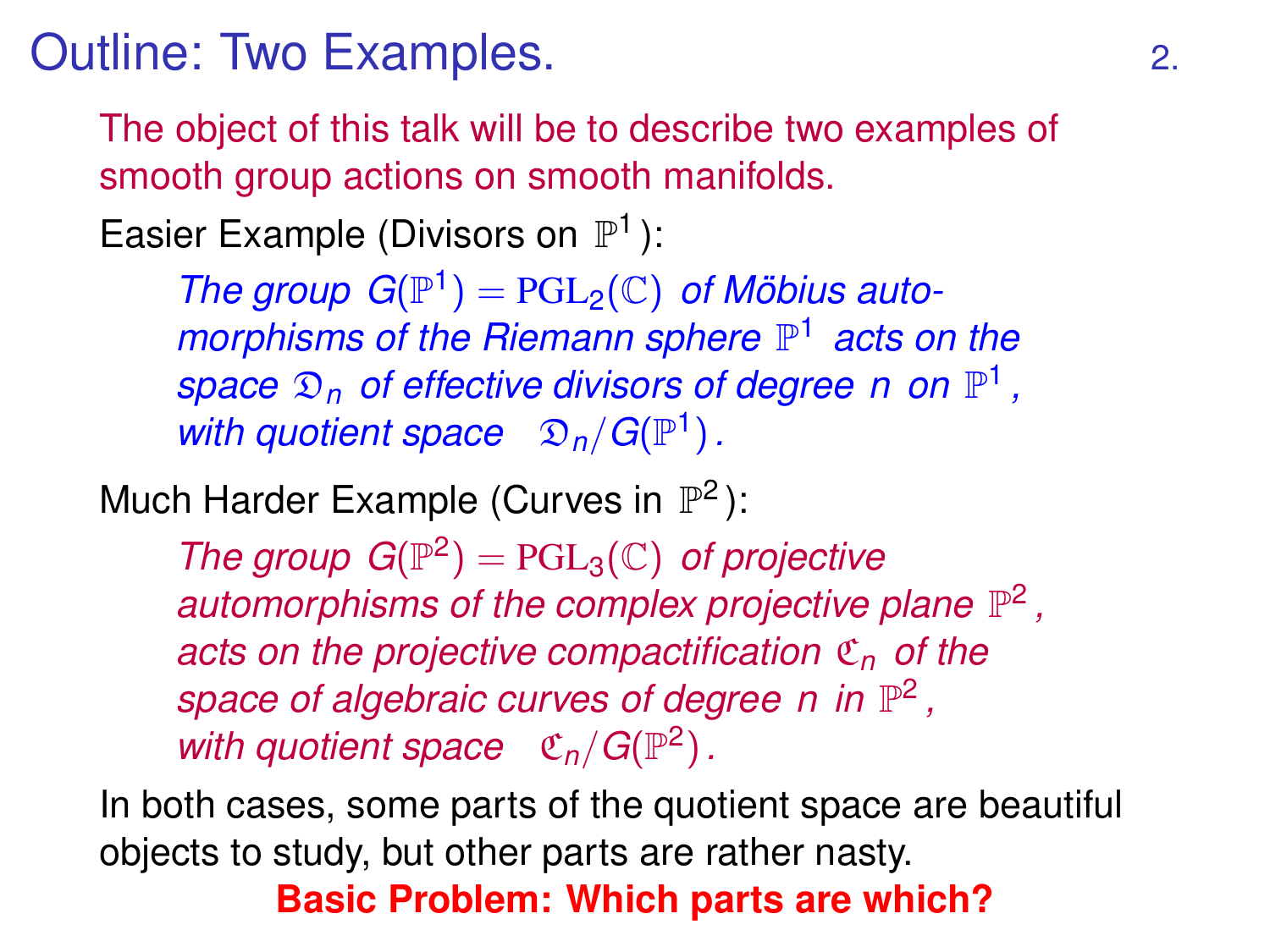A topological space *Y* is a  $T_1$ -space if every point  $p \in Y$  is closed as a subset of *Y* .

*Y* is *locally*  $T_1$  at **p** if some neighborhood of **p** is a  $T_1$ -space.

**Easy Exercise.** In any topological space *Y* , the subset consisting of all points at which *Y* is locally  $T_1$  is itself a  $T_1$ -space.

*This subset can be described as the unique maximal open subset of Y which is a T<sub>1</sub>-space.*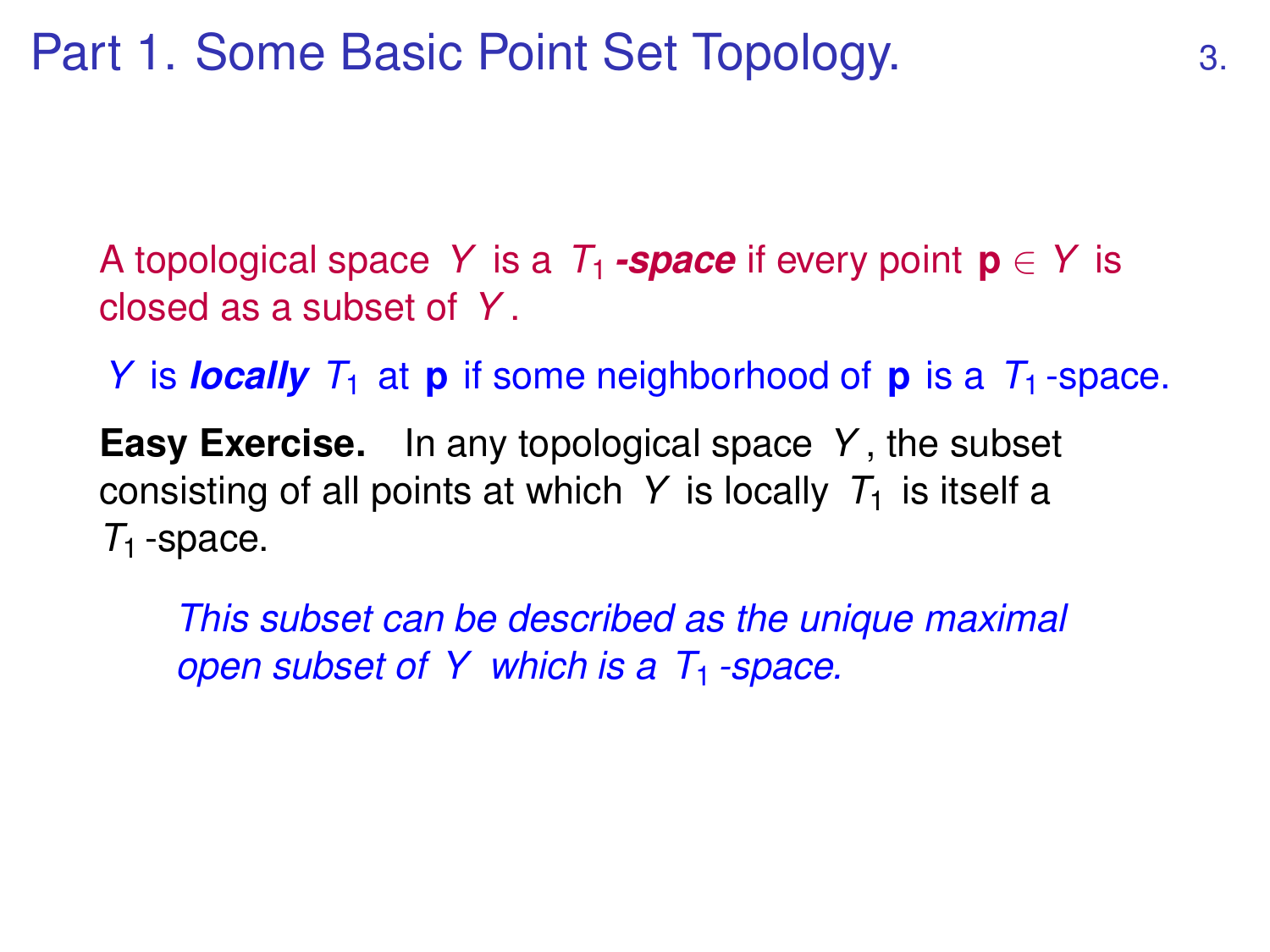### Locally Hausdorff Spaces 4.

**Definition.** A space *Y* is *locally Hausdorff* at **p** if some neighborhood of **p** is a Hausdorff space.

Evidently the set of all points at which *Y* is locally Hausdorff is a well defined open subset of *Y* .



A Toy Example: The additive group *G* of real numbers acts on  $\mathbb{R}^2$  by  $\mathbf{g}_t(x, y) = (e^t x, e^{-t} y)$ . The quotient space  $\mathbb{R}^2/G$  is locally  $T_1$  and even locally Hausdorff, **except at**  $(0,0)$ . The quotient  $(\mathbb{R}^2 \diagdown \{ (0, 0 \}) / G$  is locally Hausdorff everywhere, **but is not Hausdorff.**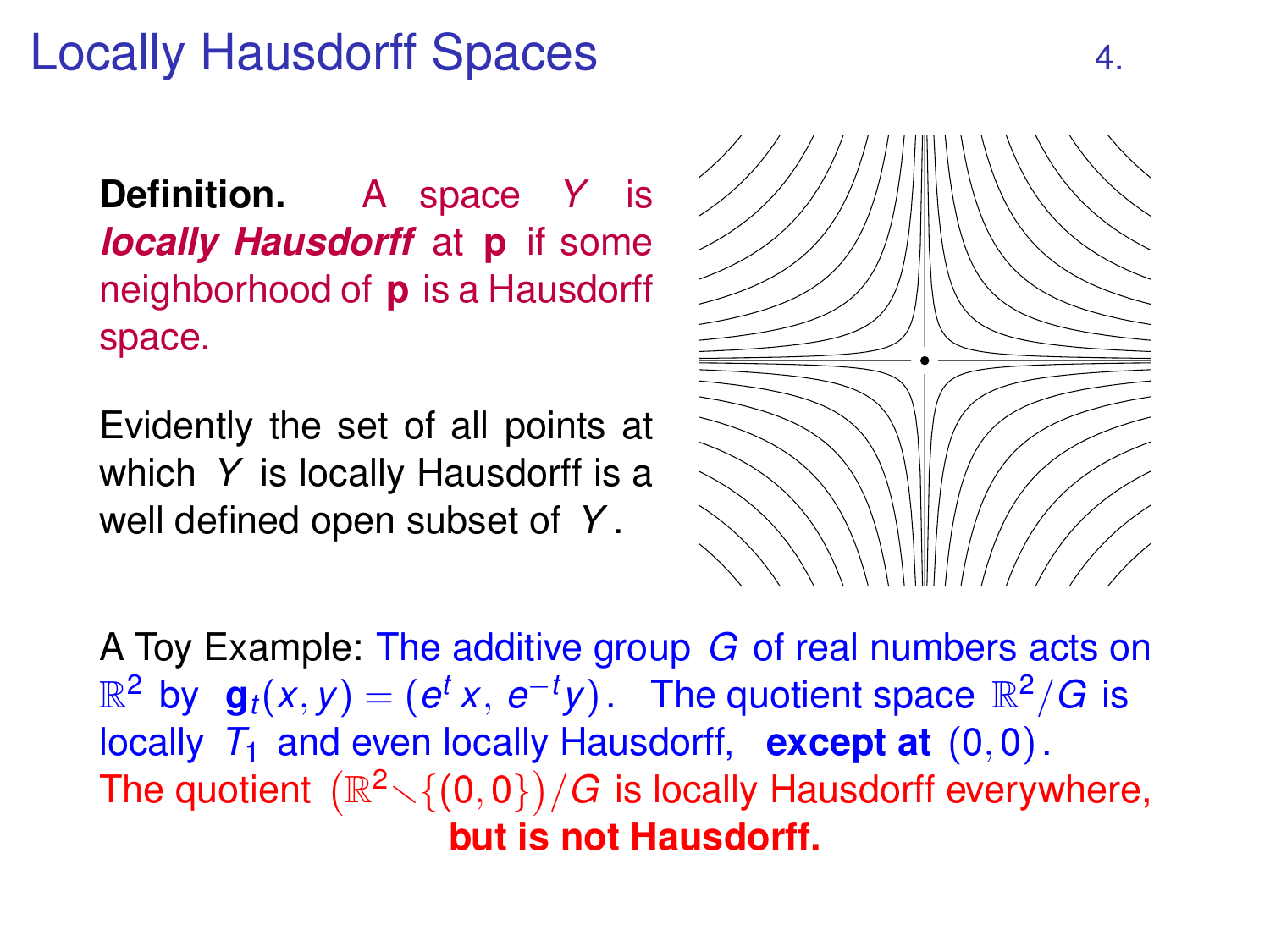#### Part 2. The Space  $\mathfrak{D}_n$  of Degree *n* Divisors on  $\mathbb{P}^1$ . 5.

**Definition:** An *effective divisor*  $D$  of degree *n* on the Riemann sphere  $\mathbb{P}^1$  is a formal sum

 $\mathcal{D} = m_1 \langle z_1 \rangle + \cdots + m_k \langle z_k \rangle$ ,

where the  $m_j > 0$  are integers with  $\sum_j m_j = n$ , and the  $z_j$  are distinct points of  $\mathbb{P}^1$  .

Each such  $\mathcal D$  can be identified with the set of zeros, counted with multiplicity, for some non-zero homogeneous polynomial

 $\Phi(x, y) = c_0 x^n + c_1 x^{n-1} y + \cdots + c_n y^n$ .

It follows that the space  $\mathfrak{D}_n$  of all such divisors is isomorphic to the projective space  $\mathbb{P}^n$ .

The group  $G = G(\mathbb{P}^1)$  of Möbius automorphisms of  $\mathbb{P}^1$  acts on  $\mathfrak{D}_n$ .

Two integer invariants under the action of *G* :

• *The number of points k* = #|D| *in the support*

 $|\mathcal{D}| = \{z_1, \ldots, z_k\} \subset \mathbb{P}^1$ .

• *The maximum*  $m_{\text{max}} = \max\{m_1, \ldots, m_k\}$  *of the multiplicities of the various points of* |D|*.*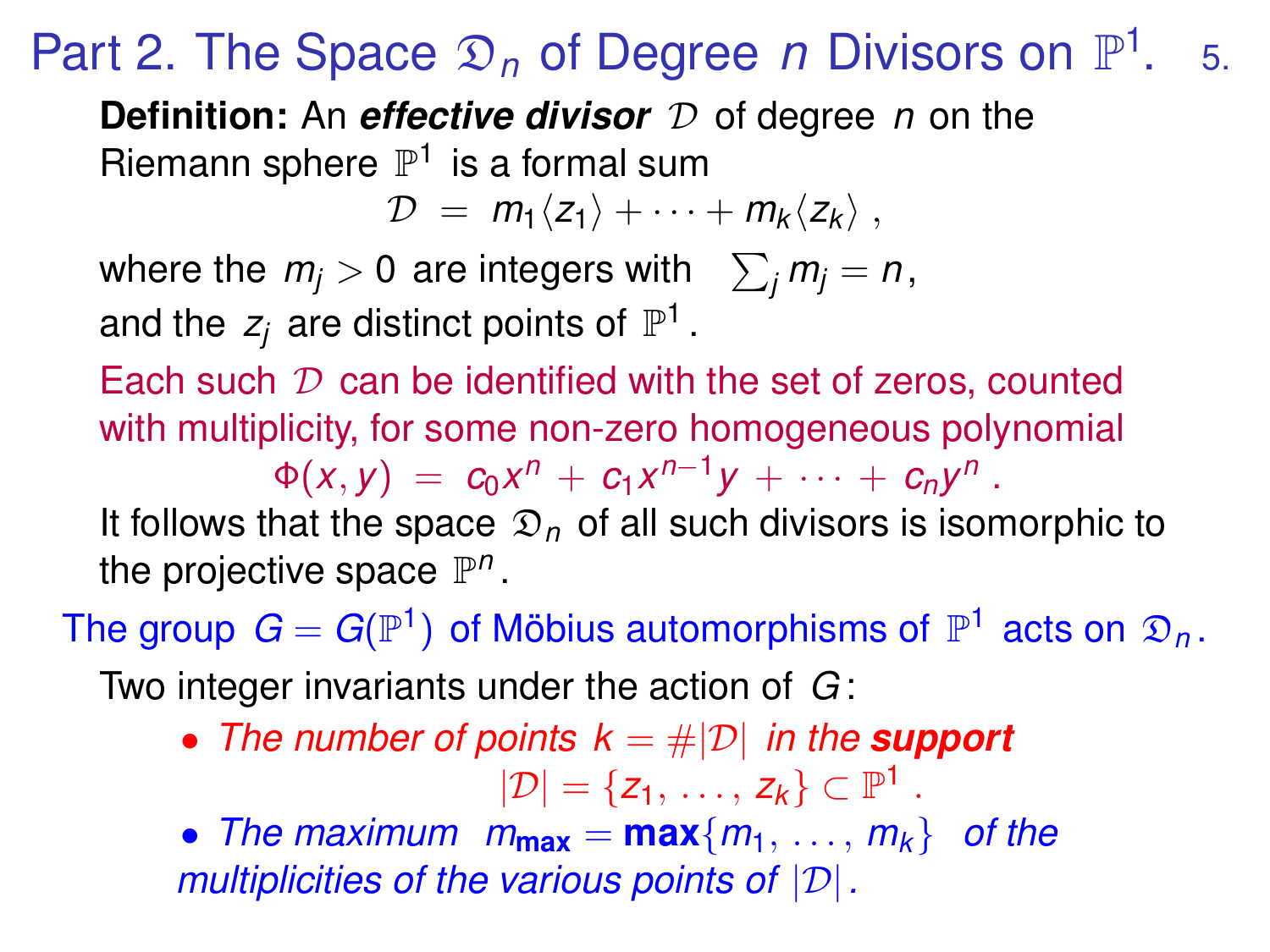### Finite Stabilizer  $\iff$  # $|\mathcal{D}| \geq 3$ . 6.

**Definition.** The **stabilizer**  $G_{\mathcal{D}}$  of a divisor  $\mathcal{D}$  is the subgroup of *G* consisting of all  $g \in G$  with  $g(D) = D$ .

**Lemma.** *The stabilizer*  $G_{\mathcal{D}}$  *is finite if and only if the support* |D| *contains at least three elements.*

**Proof.** For any  $D$  there is a natural homomorphism  $G_{\mathcal{D}} \to S_{|\mathcal{D}|}$ , where  $S_{|\mathcal{D}|}$  is the symmetric group consisting of all permutations of the finite set  $|\mathcal{D}|$ . If  $\#|\mathcal{D}| > 3$ , since any Möbius transformation which fixed three distinct points must be the identity, it follows that  $G_{\mathcal{D}}$  is finite, isomorphic to a subgroup of  $S_{|\mathcal{D}|}$ .

Now suppose that  $\#|\mathcal{D}| < 2$ . After a Möbius transformation, we may assume that  $|\mathcal{D}| \subset \{0, \infty\}$ . (Here I am identifying the Riemann sphere with  $\mathbb{C} \cup \{\infty\}$ .) The group  $G_{\mathcal{D}}$  then contains infinitely many transformations of the form

 $\mathbf{g}_{\kappa}(z) = \kappa z$  with  $\kappa \neq 0$ .  $\square$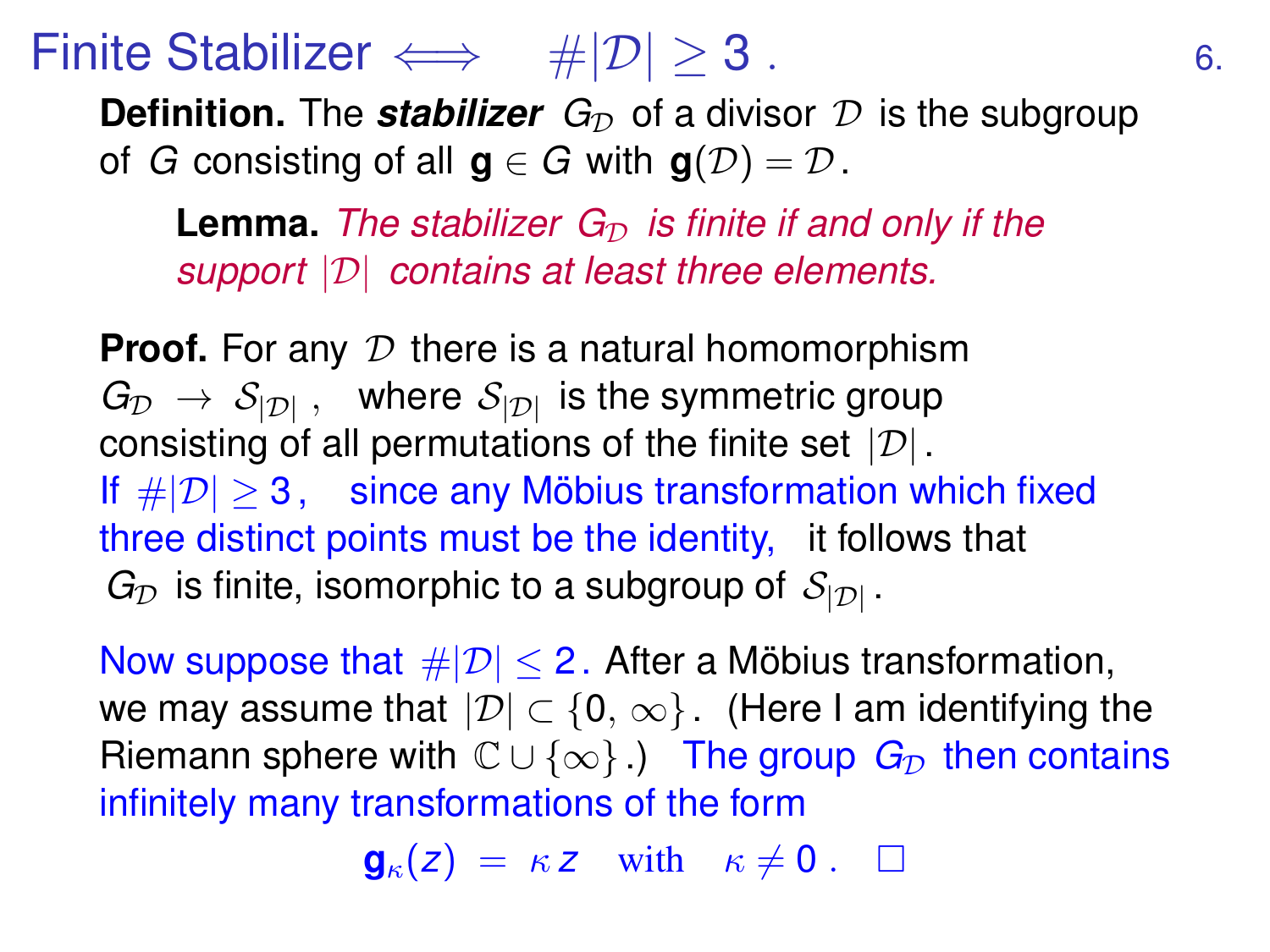### The Moduli Space for Divisors.

Let  $\mathfrak{D}^{\mathsf{fstab}}_n$  be the open subset of  $\mathfrak{D}_n$  consisting of all divisors with finite stabilizer (or all divisors with  $\#|\mathcal{D}| > 3$ ).

### **Proposition 1.** *Every G -orbit*

 $((\mathcal{D})^{\prime}) = {\bf{q}}(\mathcal{D})$ ; **q**  $\in$  *G*}

*in*  $\mathfrak{D}_n^{\text{fstab}}$  *is closed as a subset of*  $\mathfrak{D}_n^{\text{fstab}}$ *.* 

In other words, every divisor  $\mathcal{D}'$  which belongs to the topological boundary  $\overline{(\overline{\mathcal{D}})}\setminus(\overline{\mathcal{D}})$  must have infinite stabilizer. **Definition.** This quotient  $\mathfrak{M}_n = \mathfrak{D}_n^{\mathsf{fstab}} / G$  will be called the *moduli space* for divisors, under the action of *G* .

Thus Proposition 1 implies that  $\mathfrak{M}_n$  is a  $T_1$ -space.

*To prove Proposition 1, we must study elements of G which are "close to infinity" in G .*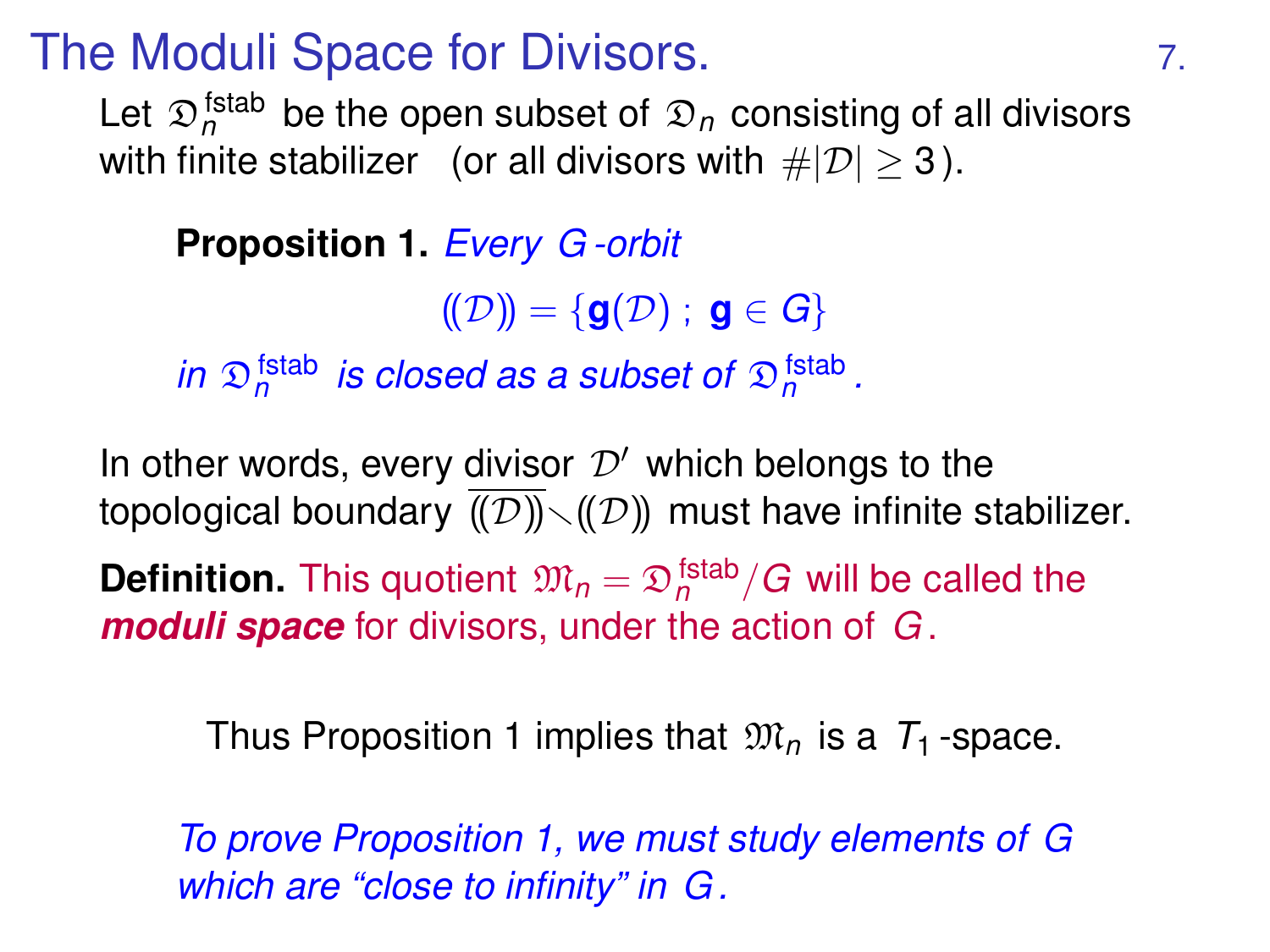Distortion Lemma for Möbius Transformations. 8.

Using the spherical metric on  $\mathbb{P}^1$ , let  $N_{\varepsilon}(\mathbf{p})$  be the open ε -neighborhood of **p**.

**Lemma.** *For any*  $\varepsilon > 0$ *there is a compact set*

 $K = K<sub>e</sub> \subset G$ 

*with the following property: For any*  $q \notin K$ , *there are* (*not necessarily distinct*) *points* **p** *and* **q** *such that*

 $\mathbf{g}(N_\varepsilon(\mathbf{p})) \cup N_\varepsilon(\mathbf{q}) = \mathbb{P}^1$  .



**Thus points outside of**  $N_{\epsilon}(\mathbf{p})$  **map inside**  $N_{\epsilon}(\mathbf{q})$ **.** (**Proof Outline.** The proof for the group of diagonal transformations  $d(x : y) = (kx : y)$  is easy. But any  $g \in G$  $\mathbf{c}$  an be written as a product  $\mathbf{g} = \mathbf{r} \circ \mathbf{d} \circ \mathbf{r}'$  where  $\mathbf{r}$  and  $\mathbf{r}'$  are rotations of the Riemann sphere and **d** is diagonal. . . .)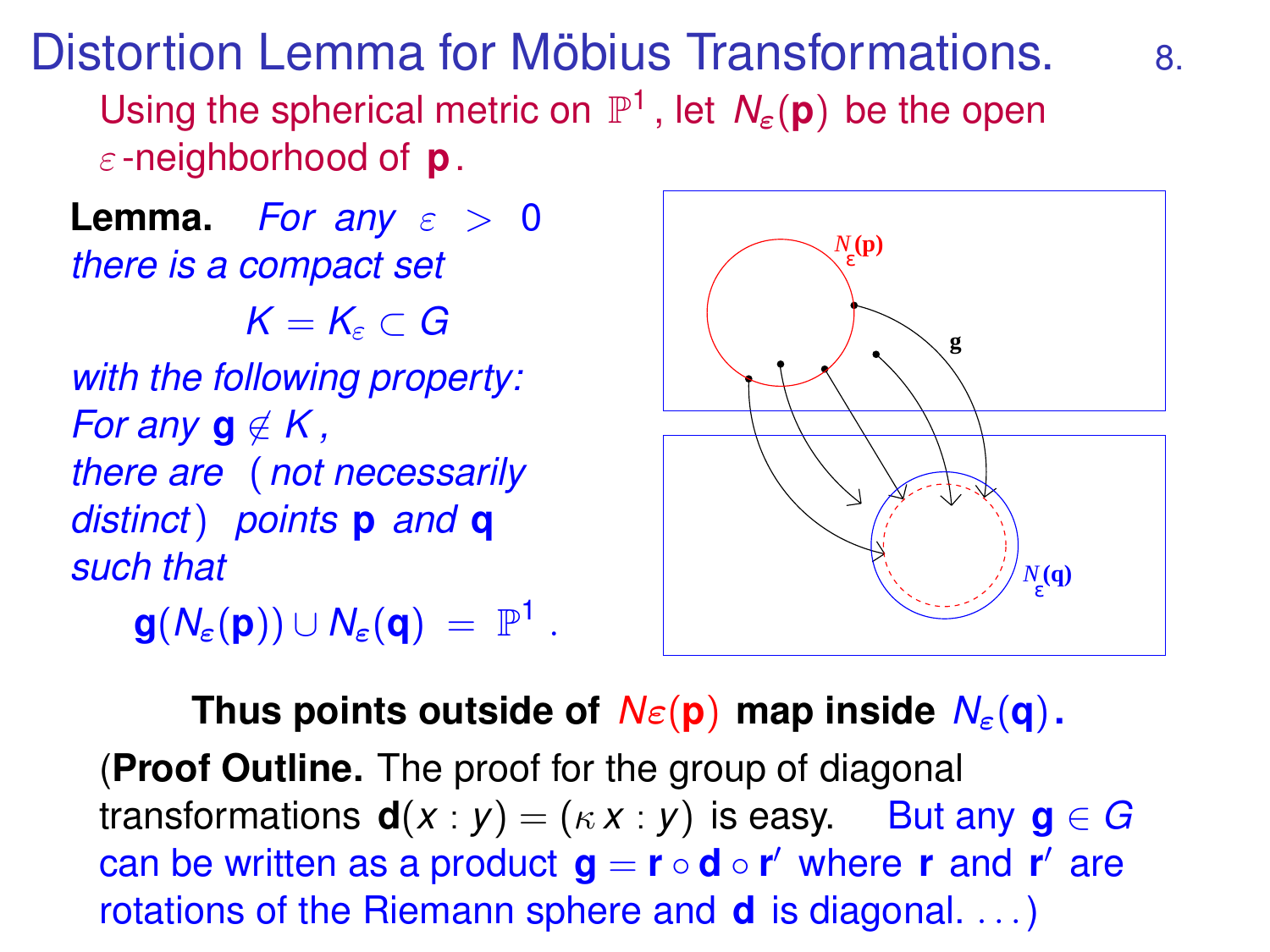**Proof of Proposition 1.** 9.

**To prove:** *Every G-orbit* ((*D*)) ⊂  $\mathfrak{D}_{n}^{\mathsf{fstab}}$  *is closed as a subset of*  $\mathfrak{D}_n^{\text{fstab}}$ .

Choose  $\varepsilon$  small enough so that any two points of  $|\mathcal{D}|$  have distance  $> 2 \epsilon$  from each other.

 $\Rightarrow$  No  $\varepsilon$ -ball contains more than one point of  $|\mathcal{D}|$ . Given any  $\mathbf{q} \notin \mathcal{K}_{\varepsilon}$ , choose **p** and **q** as in the Distortion Lemma. It follows that:

 $\mathsf{all}$  but possibly one of the points of  $\mathsf{g}(|\mathcal{D}|)$  lie in  $\mathcal{N}_\varepsilon(\mathsf{q})$ .



Now suppose that we are given a sequence of group elements  $\mathbf{g}_i \notin \mathcal{K}_{\varepsilon_i}$  with  $\varepsilon_i \to 0$ , and suppose that the sequence of divisors  $\mathbf{g}_i(\mathcal{D}) \in (\!(\mathcal{D})\!)$ converges to some  $\mathcal{D}'$ .

Then  $\#|\mathcal{D}'|\leq 2$ , hence  $\mathcal{D}' \notin \mathfrak{D}_n^{\mathsf{fstab}}$ .  $\square$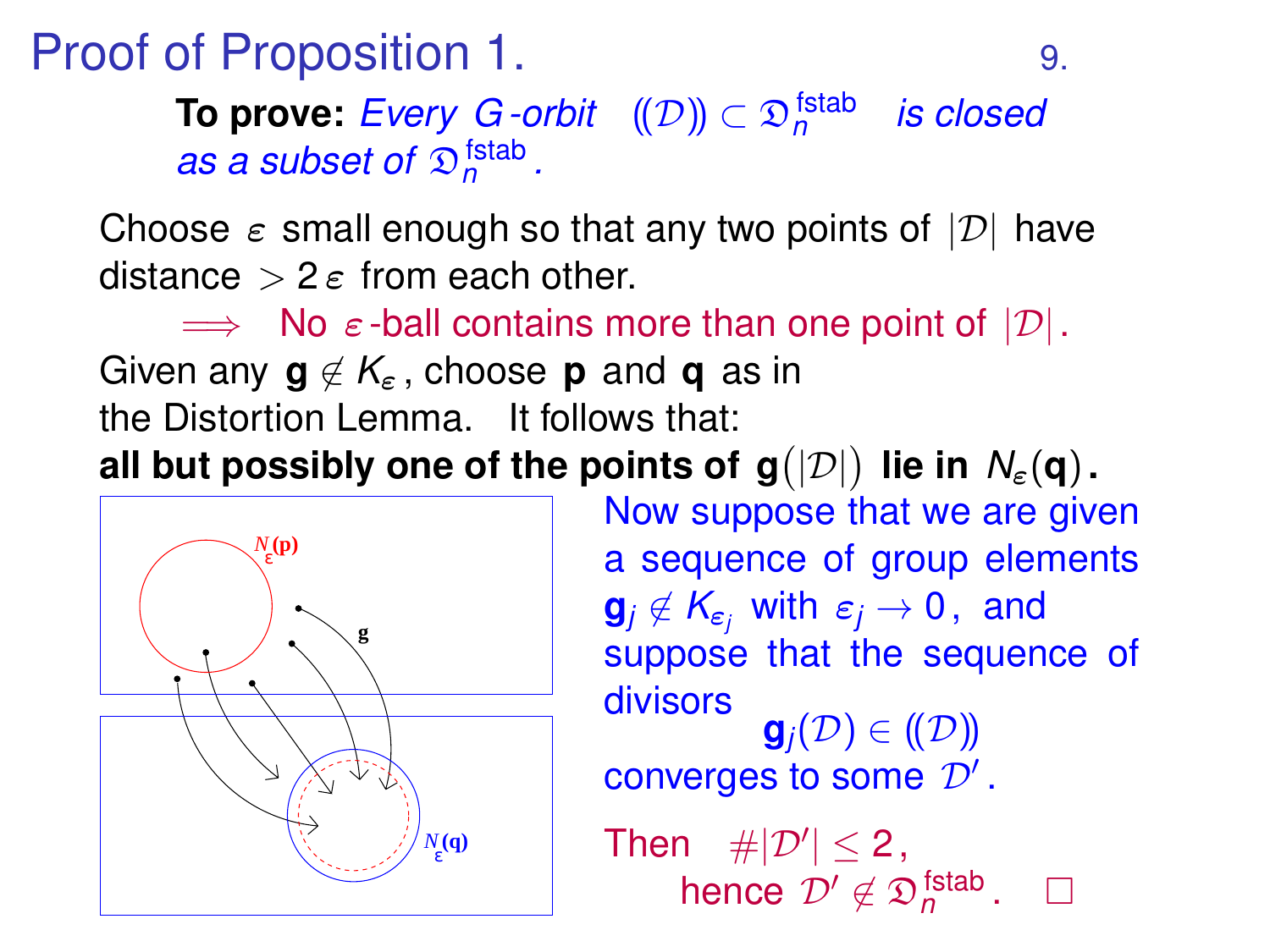### $\mathfrak{M}_n$  is Hausdorff only for Small *n*. 10.

Let  $\pi : \mathfrak{D}^{\mathsf{fstab}}_n \to \mathfrak{M}_n$  be the projection map.

**Proposition 2.** *The moduli space*  $\mathfrak{M}_n = \mathfrak{D}_n^{\,\mathsf{fstab}}/G$ *is a Hausdorff space only if n* ≤ 4*.*

*For any n , the open set consisting of points*  $\pi(\mathcal{D})$  with  $m_{\text{max}} < n/2$  *is a Hausdorff space.* 

*However, if n*  $>$  5*, then points*  $\pi(\mathcal{D})$  *with m***max** ≥ *n*/2 *are not even locally Hausdorff.*

### Low degree examples:

 $\mathfrak{M}_3$  is a point.

 $\mathfrak{M}_4 \cong \mathbb{P}^1$ . [Proof Outline: Four distinct points in  $\mathbb{P}^1$ determine a 2-fold branched covering which is an elliptic curve; characterized by the classical invariant  $j(\mathcal{C}) \in \mathbb{C}$ . But there is one other  $G$ -orbit  $(\!(\mathcal{D})\!) \subset \mathfrak{D}_4^{\,\text{(stab)}}$  consisting of divisors with  $\#|\mathcal{D}|=3.$  Therefore:  $\mathfrak{M}_4 \,\cong\, \mathbb{C}\cup \{\infty\} \cong \mathbb{P}^1$  .]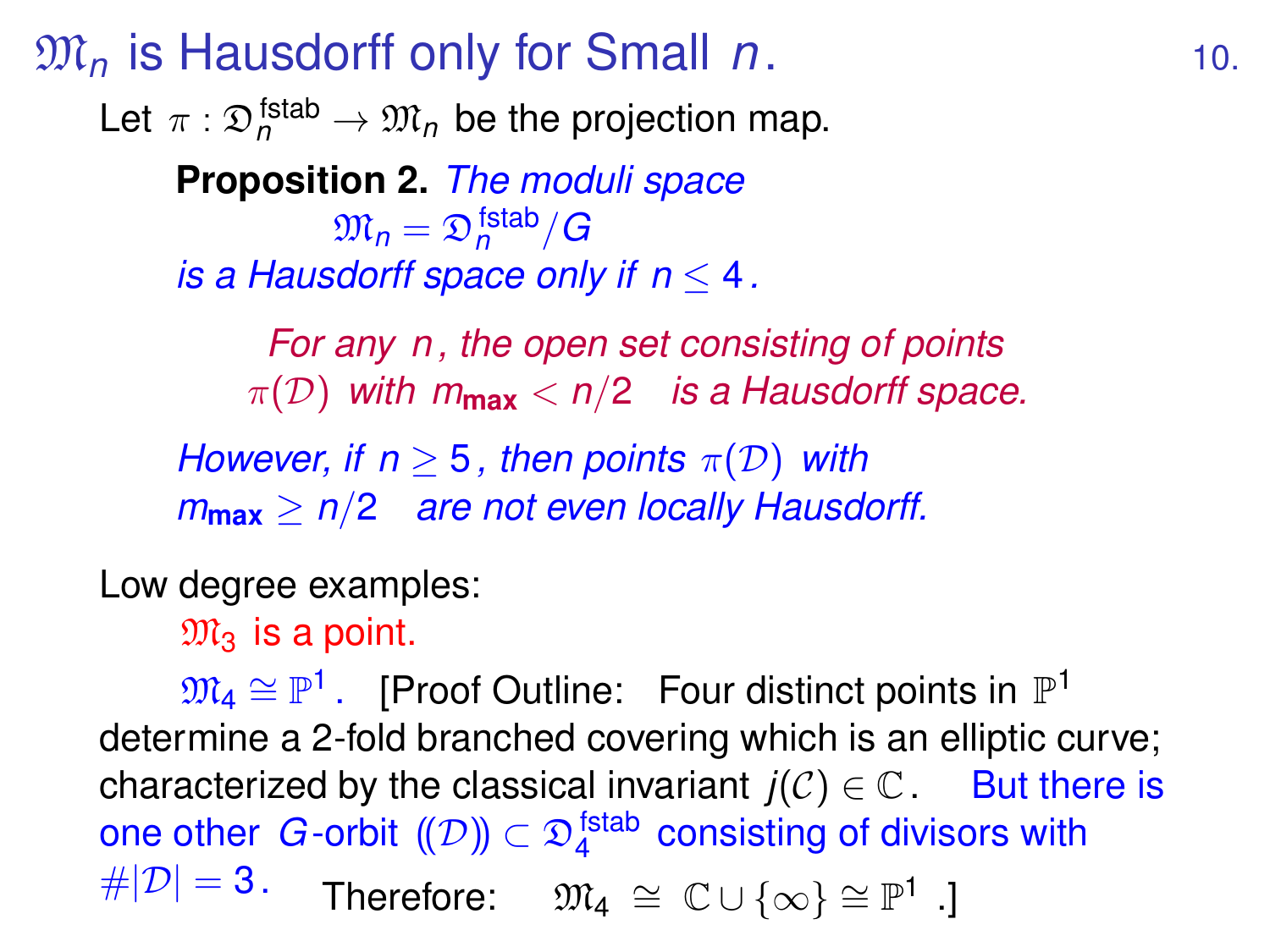### A Non Locally Hausdorff Example. 11.

Choose two divisors

 $\mathcal{D} = \mathcal{D}_h + h \langle \infty \rangle$  and  $\mathcal{D}' = \mathcal{D}'_h + h \langle \infty \rangle$ ,

of degree  $n = 2h > 6$ , which are not in the same *G*-orbit, with both  $|\mathcal{D}_h|$  and  $|\mathcal{D}'_h|$  contained in  $\mathbb C$ . Note that  $m_{\text{max}} = h = n/2$  for both.

Let  $\mathbf{g}_r(z) = r^2/z$ , with  $r \gg 1$ ;

so that  $|z| < r \iff |\mathbf{q}_r(z)| > r$ . Then the two divisors  $D_h + g_r(D'_h)$  and  $D'_h + g_r(D_h)$ belong to the same *G* -orbit.

> As  $r \to \infty$ , the first converges to  $\mathcal D$ and the second converges to  $\mathcal{D}'$ .

Thus every neighborhood of  $\pi(\mathcal{D}) \in \mathfrak{M}_n$ intersects every neighborhood of  $\pi(\mathcal{D}')$ .

Since  $\mathcal{D}'$  can be arbitrarily close to  $\mathcal{D}$ , this proves that  $\mathfrak{M}_{2h}$  is not locally Hausdorff at the point  $\pi(\mathcal{D})$ .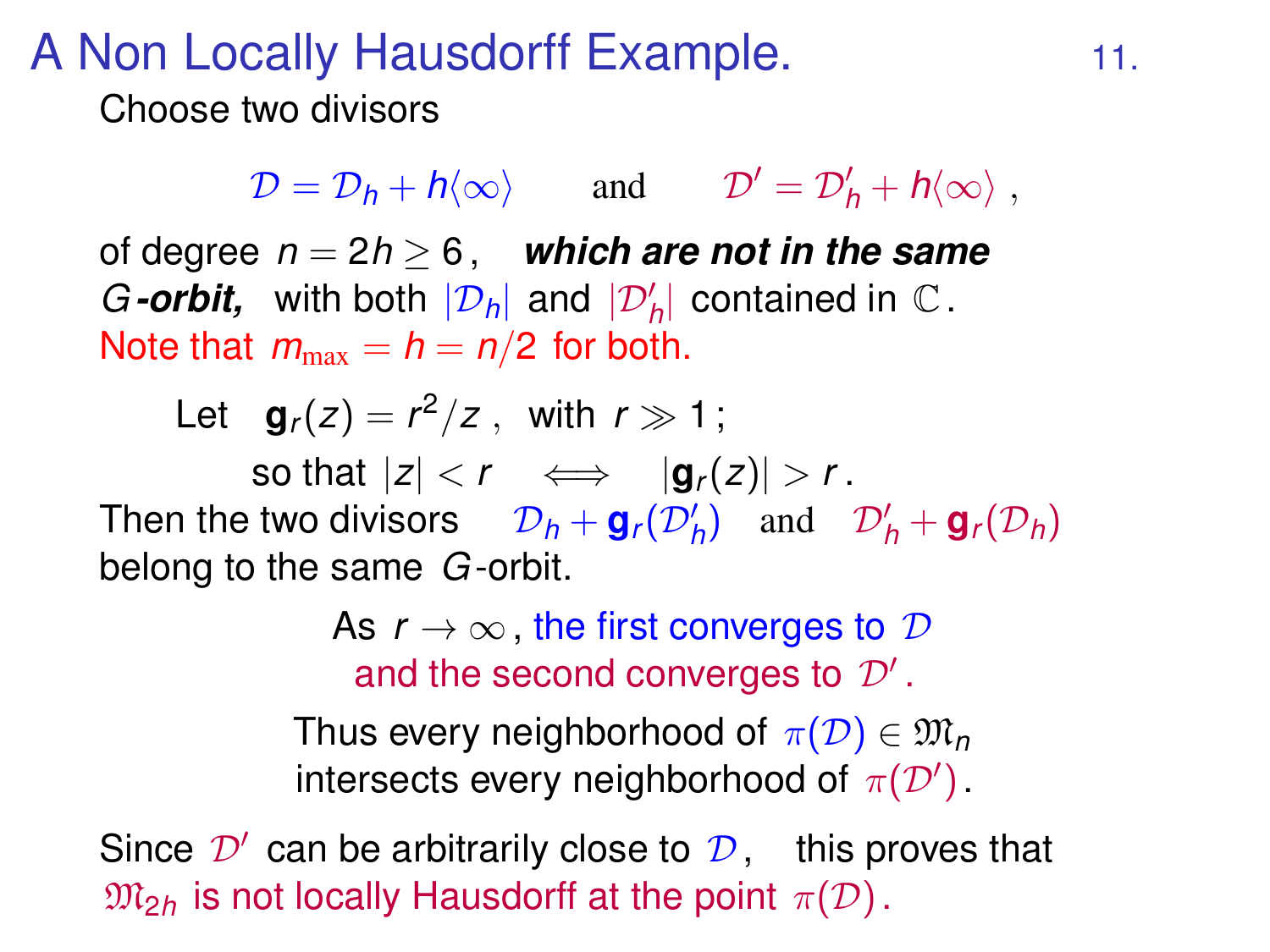### Proper and Locally Proper Actions. 12.

Let *G* be a Lie group *G* acting on a locally compact space *X* . **Definition.** The action is *proper at a pair*  $(x, y) \in X \times X$  if, for some neighborhood  $U \times V$  of  $(\mathbf{x}, \mathbf{v})$ , there exists a compact set  $K \subset G$  such that:

Every **g** which satisfies  $g(U) \cap V \neq \emptyset$  belongs to *K*.

If this is true for all (**x**, **y**), then the action is *proper*.

If it is true throughout a neighborhood of **x** then the action is *locally proper* at **x**.

> In our toy example, the action is not proper; but it is locally proper away from the origin.

> **Exercise:** Proper action  $\Rightarrow$  *X*/*G* Hausdorff;

> and locally proper action  $\Rightarrow$  *X*/*G* locally Hausdorff.

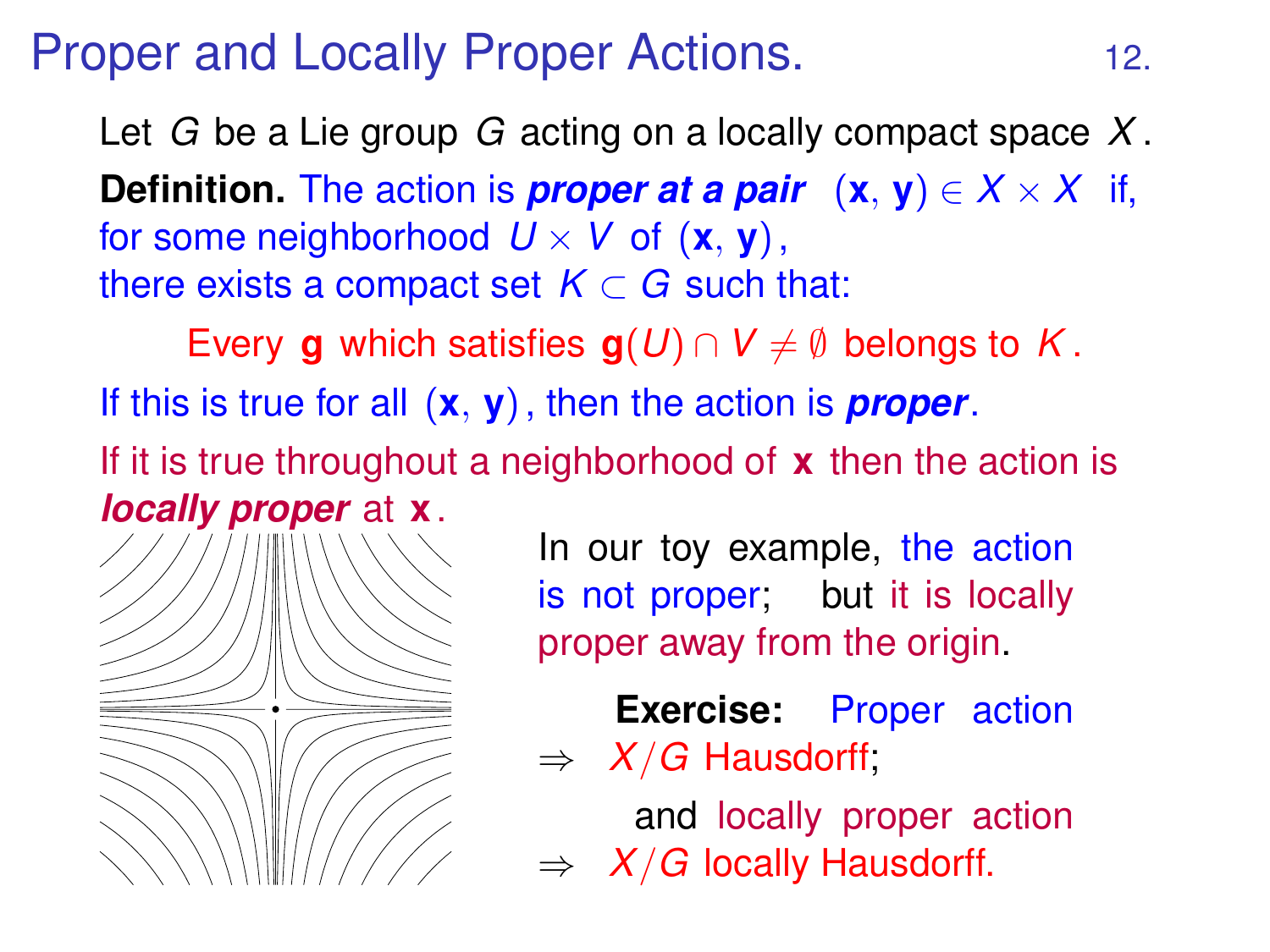### To Prove:  $m_{\text{max}} < n/2$  implies Hausdorff. 13.

Let  $\mathcal{D}, \mathcal{D}' \in \mathfrak{D}_n$  be two divisors, both satisfying the condition that  $m_{\text{max}} < n/2$ .

**Lemma.** We can choose neighborhoods  $\mathfrak{N}_D$  of  $D$  $\partial \mathcal{L}_{\mathcal{D}'}$  *of*  $\mathcal{D}'$  *in*  $\mathcal{D}_n$ *, and a compact set K*  $\subset$  *G*, *such that any group element satisfying*

 $\mathbf{g}(\mathfrak{N}_{\mathcal{D}}) \cap \mathfrak{N}_{\mathcal{D}'} \neq \emptyset$ 

*must belong to K .*

In other words, the action of *G* is proper throughout the *G* -invariant set where  $m_{\text{max}} < n/2$ . Since proper action implies a Hausdorff quotient, this Lemma implies that the corresponding open subset of  $\mathfrak{M}_n$  is a Hausdorff space.

**First step of proof:** Choose  $\varepsilon > 0$  small enough so that so that any two points of  $|\mathcal{D}|$  or of  $|\mathcal{D}'|$  have distance  $>4\,\varepsilon$ .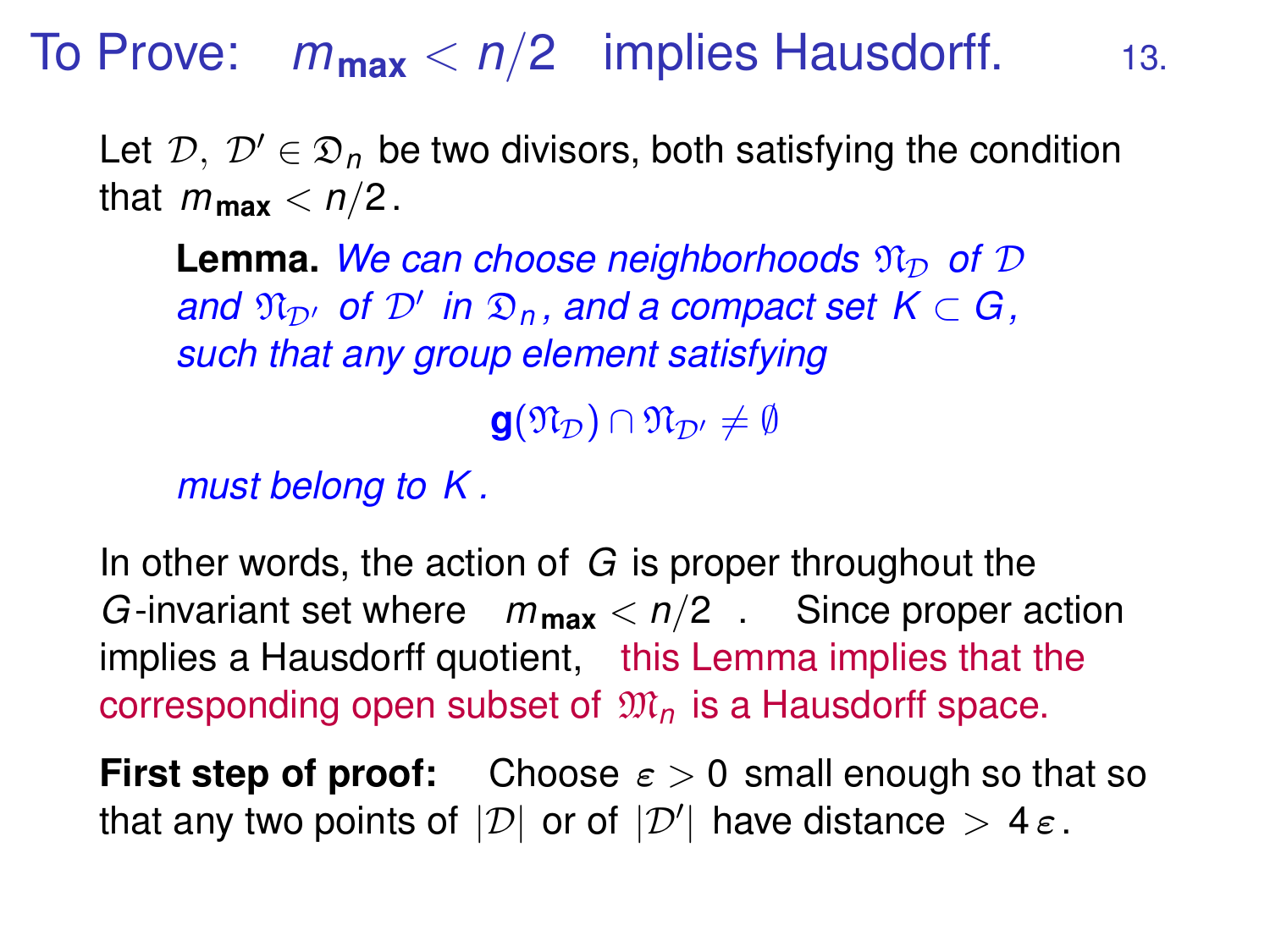

which contradicts the hypothesis.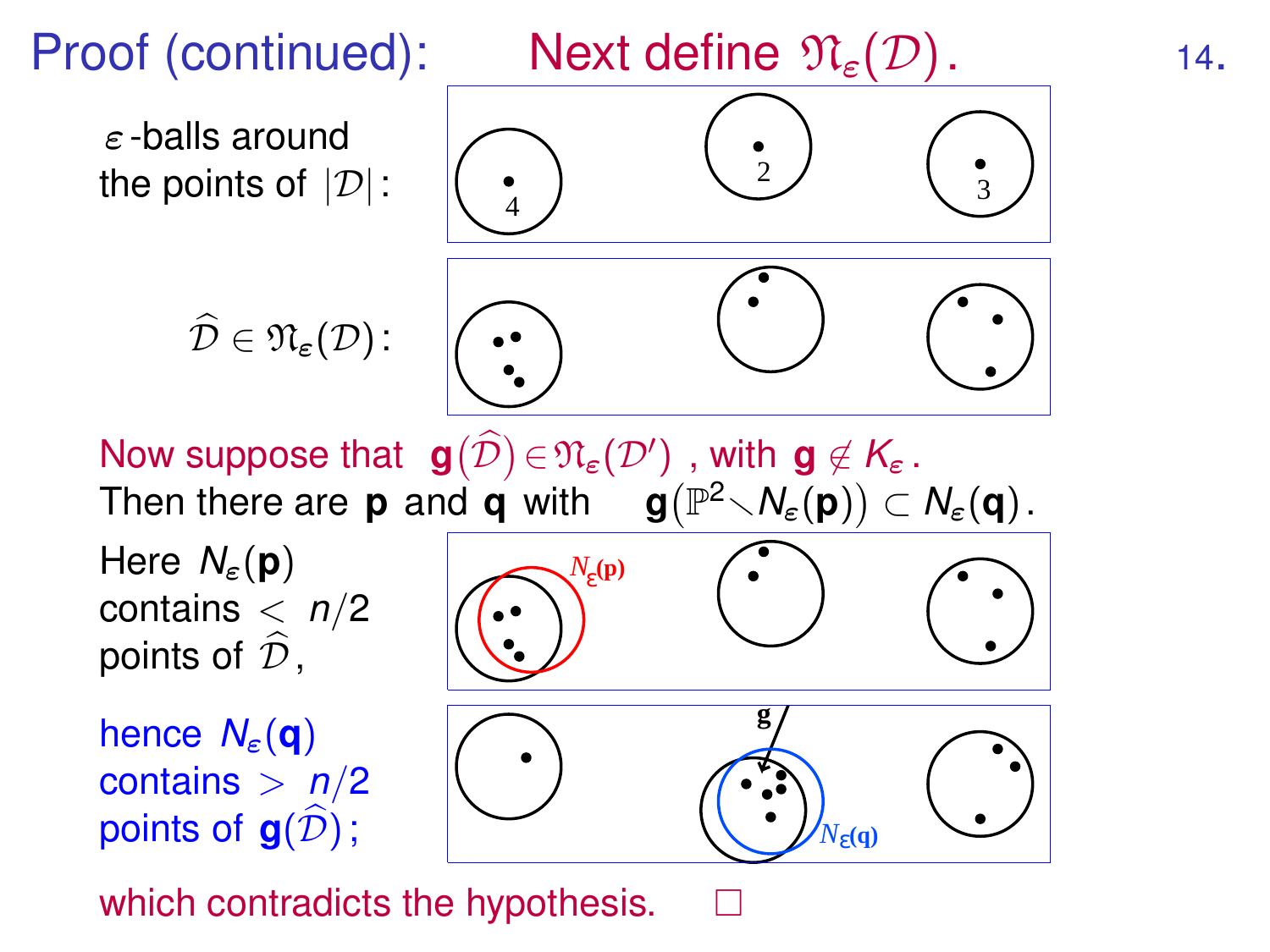### Part 3. Curves in the Projective Plane. **Definition.** An *effective 1-cycle* of degree *n* ≥ 1 on the complex projective plane  $\mathbb{P}^2$  is a formal sum

 $C = m_1 \cdot C_1 + \cdots + m_k \cdot C_k$ 

where each  $\mathcal{C}_j$  is an irreducible complex curve, where the  $m_j \geq 1$  are integers, and where  $n = \sum_j m_j \deg(\mathcal{C}_j)$ .

The space  $\mathfrak{C}_n$  of all effective 1-cycles can be given the structure of a complex projective space of dimension  $n(n+3)/2$ . (In fact each non-zero homogeneous polynomial Φ(*x*, *y*, *z*) of degree *n* has a zero locus consisting of irreducible curves  $\mathcal{C}_j$  , each counted with some multiplicity  $\,m_j\geq 1$  ; yielding a 1-cycle.)

The group  $\ G = G(\mathbb{P}^2) = \mathrm{PGL}_3(\mathbb{C})$  of all automorphisms of  $\mathbb{P}^2$ acts on  $\mathbb{P}^2$  and hence on the space  $\mathfrak{C}_n$ .

The stabilizer  $G_c$  of  $c \in \mathfrak{C}_n$  is just the group consisting of all projective automorphisms which map  $C$  to itself.

This stabilizer  $G_{\mathcal{C}}$  may be either finite or infinite.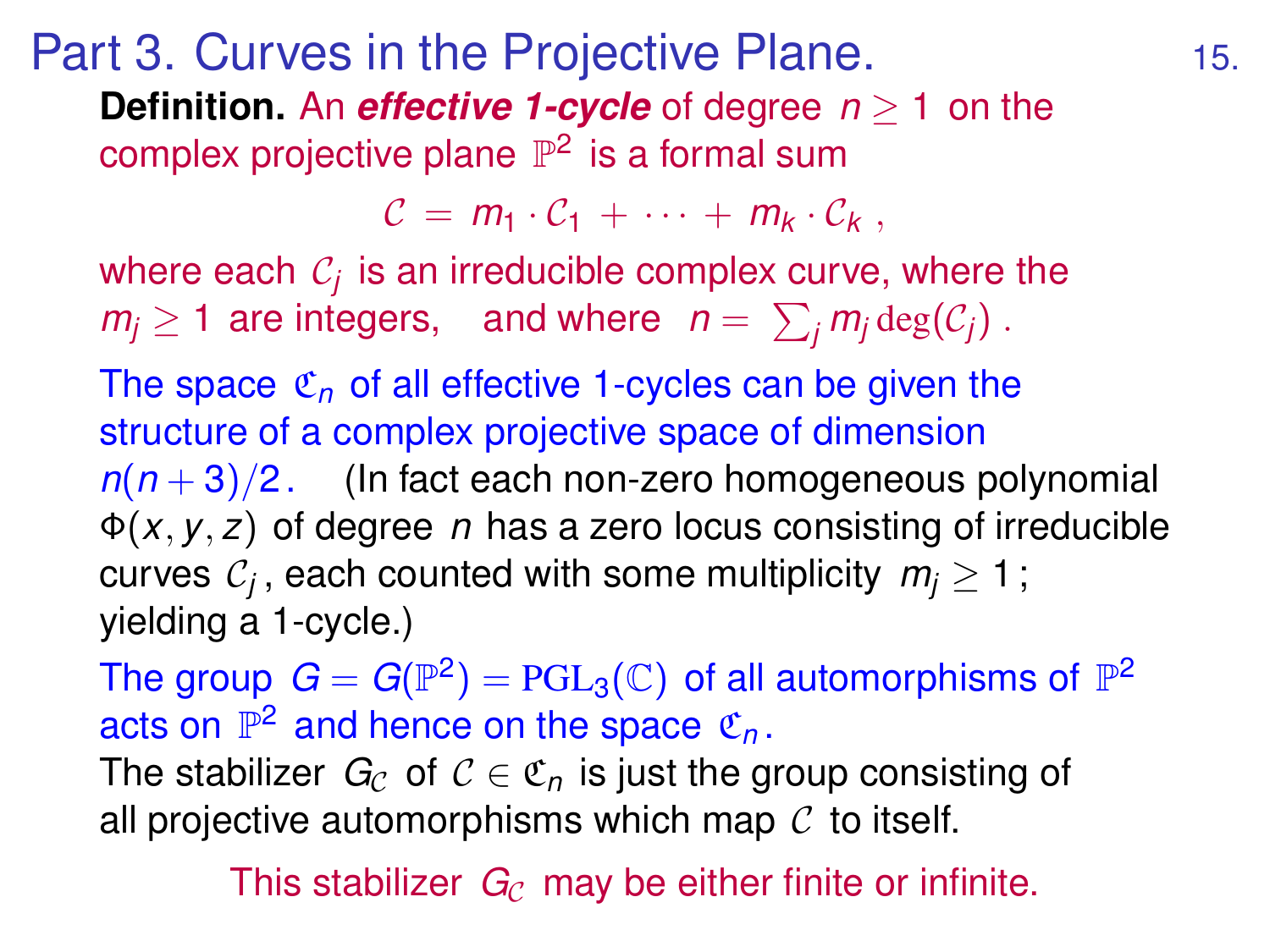# W-curves (and cycles). The contract of the state of the state of the state of the state of the state of the state of the state of the state of the state of the state of the state of the state of the state of the state of t

Curves with infinite stabilizer were first studied by Felix Klein and Sophus Lie, who called them *W-curves*.

Some examples:



Let  $\mathfrak{W}_n \subset \mathfrak{C}_n$  be the algebraic set consisting of all cycles with infinite stabilizer.  $(\mathfrak{W}_n)$  is a union of finitely many maximal irreducible subvarieties of  $\mathfrak{C}_n$ , of varying dimension.)

> **Note:** C has finite stabilizer if and only if the *G*-orbit  $((\mathcal{C})\cap\mathfrak{C}_n)$  has dimension 8.

In fact dim  $(\mathcal{C}) + \dim(G_{\mathcal{C}}) = \dim(G) = 8$ , where  $\dim(G_{\mathcal{C}}) = 0 \iff G_{\mathcal{C}}$  is finite.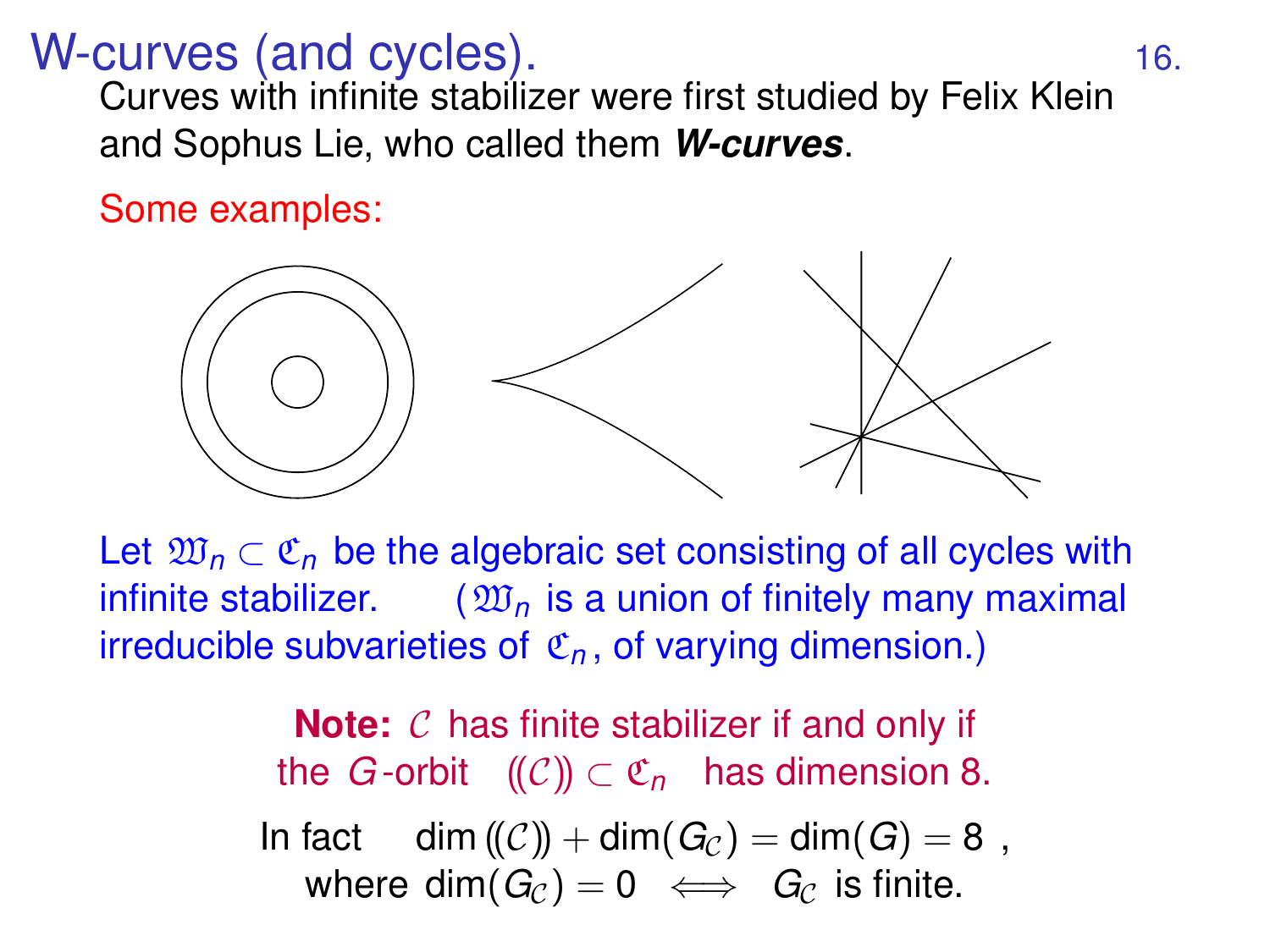## The Moduli Space  $M_n$ . 17.

The complement  $\mathfrak{C}_n^{\mathsf{fstab}} \ = \ \mathfrak{C}_n \diagdown \mathfrak{W}_n \ \text{ is the open set consisting.}$ of all cycles with *finite stabilizer.*

**Definition.** The quotient space  $\mathbb{M}_n = \mathfrak{C}_n^{\text{fstab}} / G$ , will be called the *moduli space* for plane cycles of degree *n* .

**Examples.**  $M_1 = M_2 = \emptyset$ .

The moduli space  $\mathbb{M}_3$  for cubic curves in  $\mathbb{P}^2$  is canonically isomorphic to the moduli space  $\mathfrak{M}_4$  for divisors in  $\mathbb{P}^1$  . Each has two "ramified points" corresponding to points with extra symmetry (= larger stabilizer). Each also has one "improper point" where the group action is not proper.

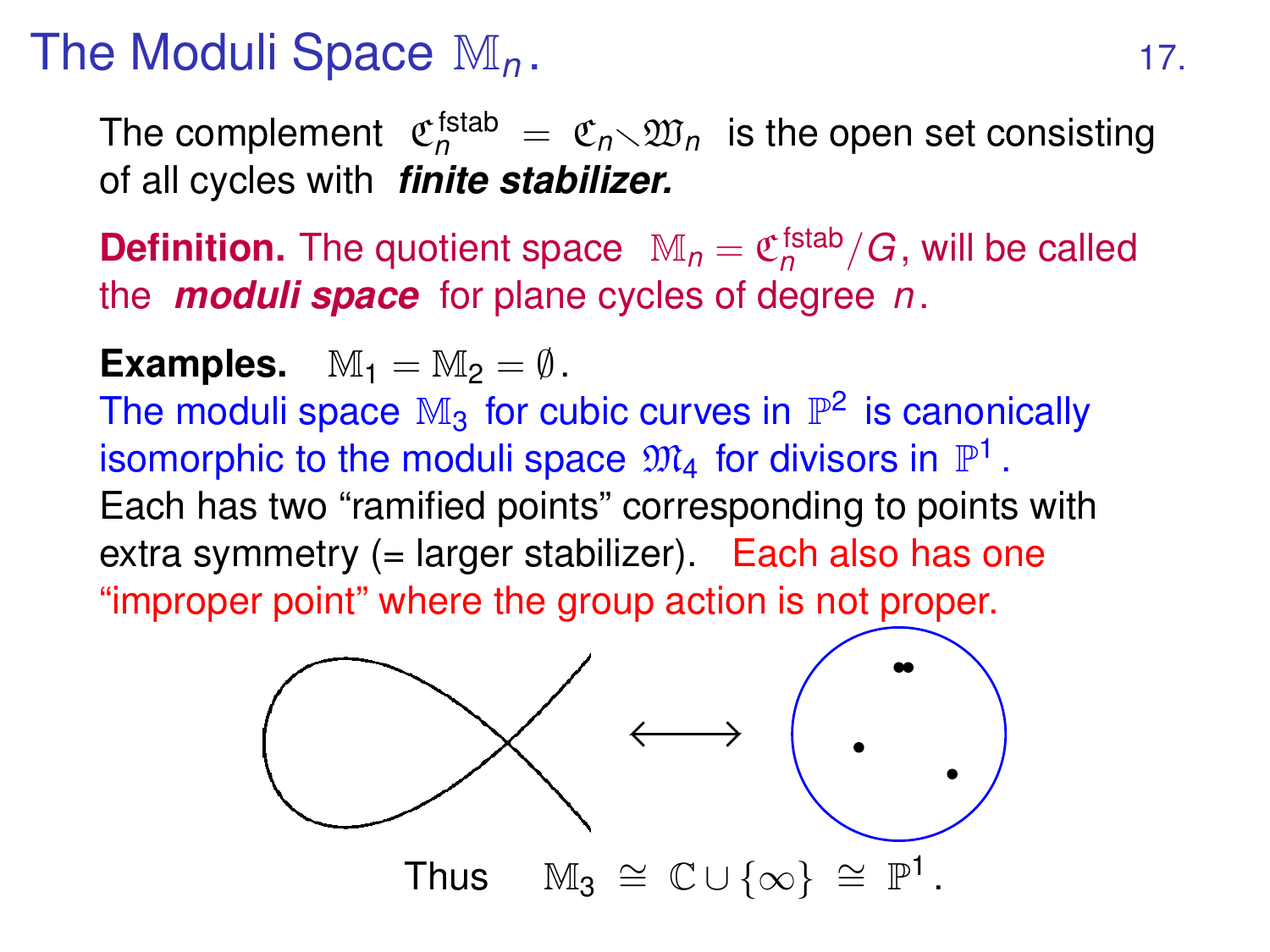# $M_n$  is a  $T_1$ -space. 18.

Cartoon of C*<sup>n</sup>* , showing a typical *G* -orbit in red:



The topological boundary of any *G* -orbit in C*<sup>n</sup>* is contained in the closed subset  $\mathfrak{W}_n$ . [Ghizzetti 1936; Aluffi and Faber 2010.]

- $\implies$  Every *G*-orbit of cycles with finite stabilizer is closed as a subset of  $\mathfrak{C}_n^{\mathsf{fstab}}$ .
- Every point in  $M_n$  is a closed set.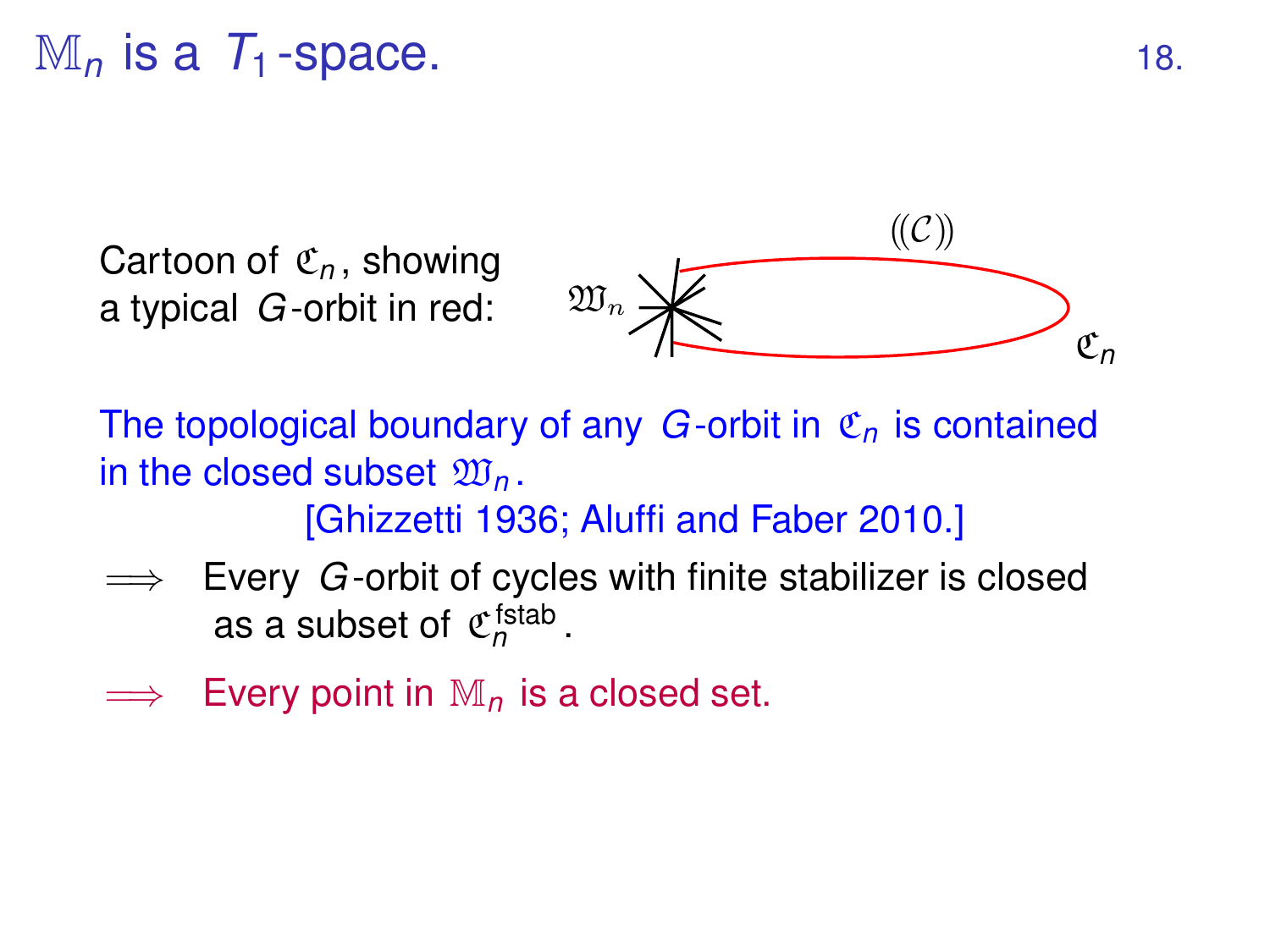# Virtual Flex Points 19.

Let  $\mathfrak{U}_n \subset \mathfrak{C}_n$  be the open subset consisting of all  $\mathcal{C} \in \mathfrak{C}_n$  which satisfy the following two conditions:

**(1)** C contains no line.

**(2)**  $\mathcal{C}$  contains no component with multiplicity  $\geq 2$ .

**Definition.** For  $C \in \mathfrak{U}_n$ , a point  $\mathbf{p} \in |\mathcal{C}|$  will be called a *virtual flex point* (or *VFP*) if it is either a flex point or a singular point. Each VFP has a *multiplicity*  $\mu(\mathbf{p}) \geq 1$  satisfying the following:

*Under a generic small perturbation of the curve,* **p** *will split into*  $\mu(\mathbf{p})$  *nearby flex points.* 

Some Examples:

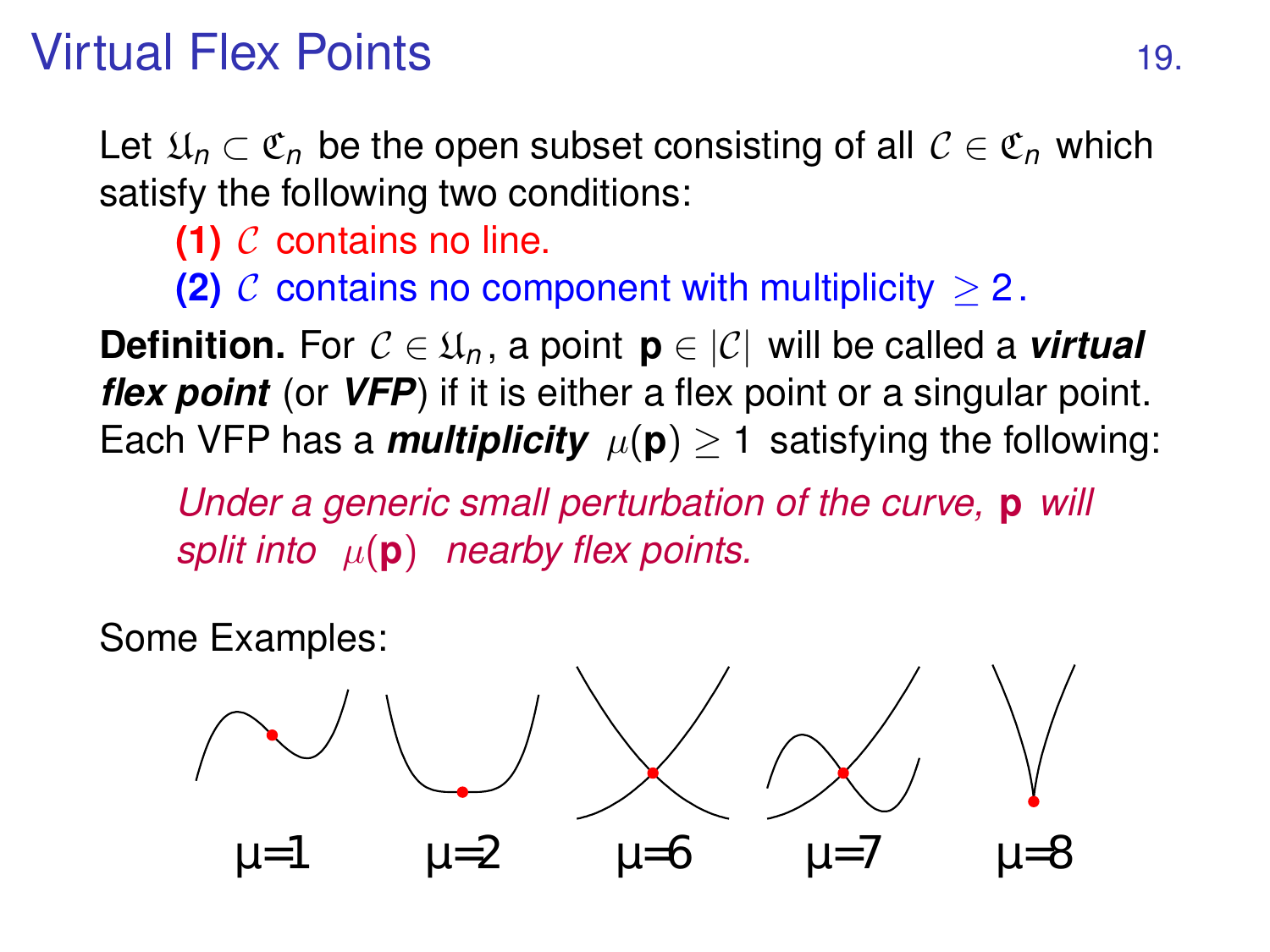### A Criterion for Proper Action. 20.

Fixing some curve  $\mathcal{C} \in \mathfrak{U}_n,$  for any set  $\mathcal{S} \subset \mathbb{P}^2$ , define

$$
\mu(S) = \mu_{\mathcal{C}}(S) = \sum_{\mathbf{p} \in S \cap \mathcal{C}} \mu(\mathbf{p}).
$$

The total number of VFP is  $\mu(\mathcal{C}) = 3n(n-2)$ . We can also introduce the probability measure  $\widehat{\mu}(S) = \mu(S)/\mu(C) \in [0,1]$ .

Now define two invariants **pmax**( $C$ ) < **Lmax**( $C$ ) < 1 :

**pmax**(C) is the maximum of  $\widehat{\mu}(\mathbf{p})$  over all points  $\mathbf{p} \in \mathcal{C}$ . **Lmax**(*C*) is the maximum of  $\widehat{\mu}(L)$  over all lines  $L \subset \mathbb{P}^2$ . **Theorem (Preliminary Version).**

If  $\text{pmax}(\mathcal{C}) + \text{Lmax}(\mathcal{C}) < 1$ , then the action of  $G$  is locally proper at  $C$ .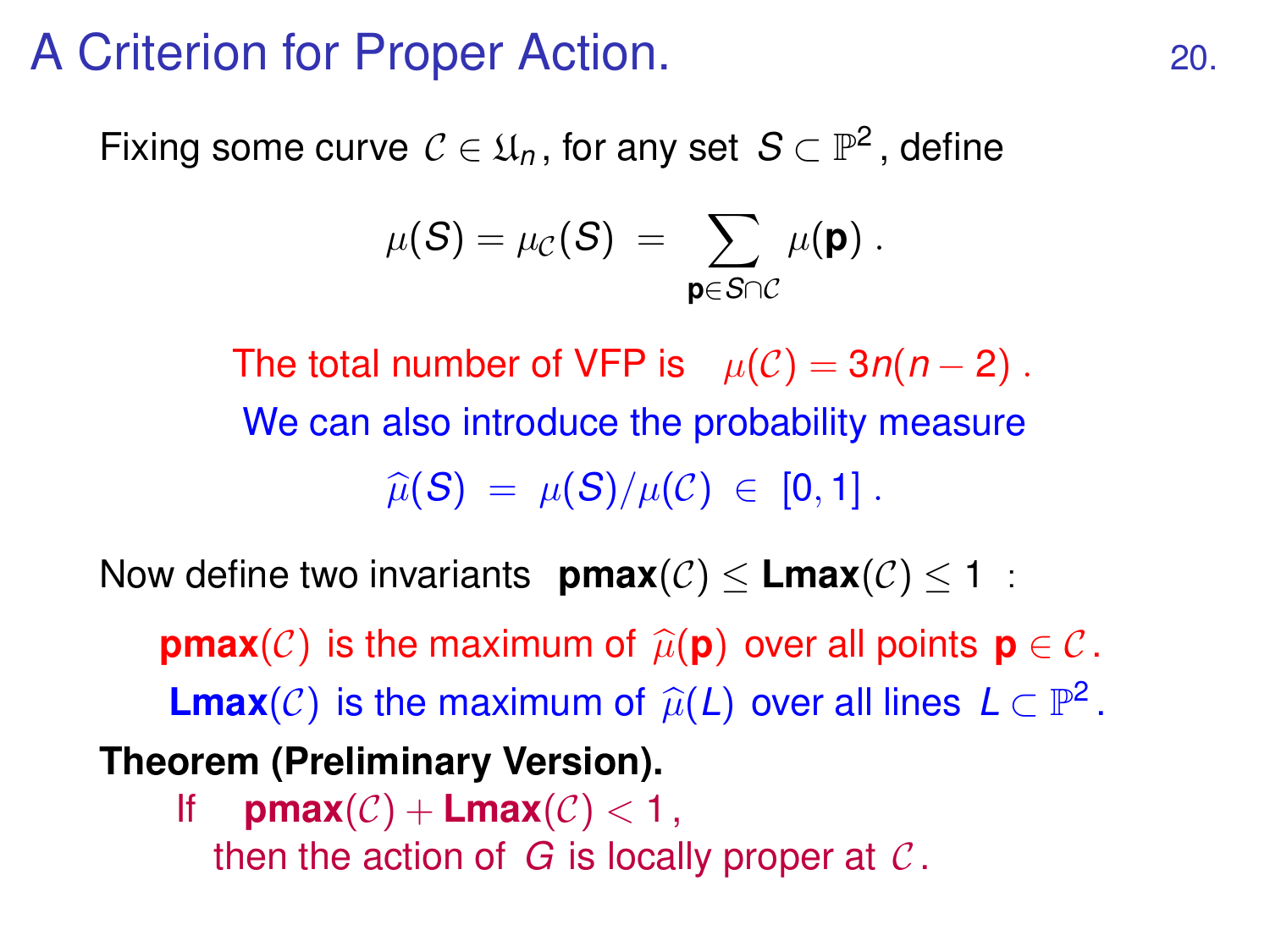The square of pairs (**pmax**, **Lmax**) 21.



Illustration for degree  $n = 4$ . showing three typical rectangles where the action is known to be proper.

Here is a more precise statement: Given any constant  $0 < \kappa \leq 1/2$ , let  $\mathfrak{U}_n(\kappa)$  be the set of all  $C \in \mathfrak{U}_n$  such that **pmax**(C) <  $\kappa$  and **Lmax**(C) <  $1 - \kappa$ .

**Theorem:** The action of *G* on each  $\mathfrak{U}_n(\kappa)$  is proper.

**Corollary:** The action of *G* on the space of smooth degree *n* curves is proper.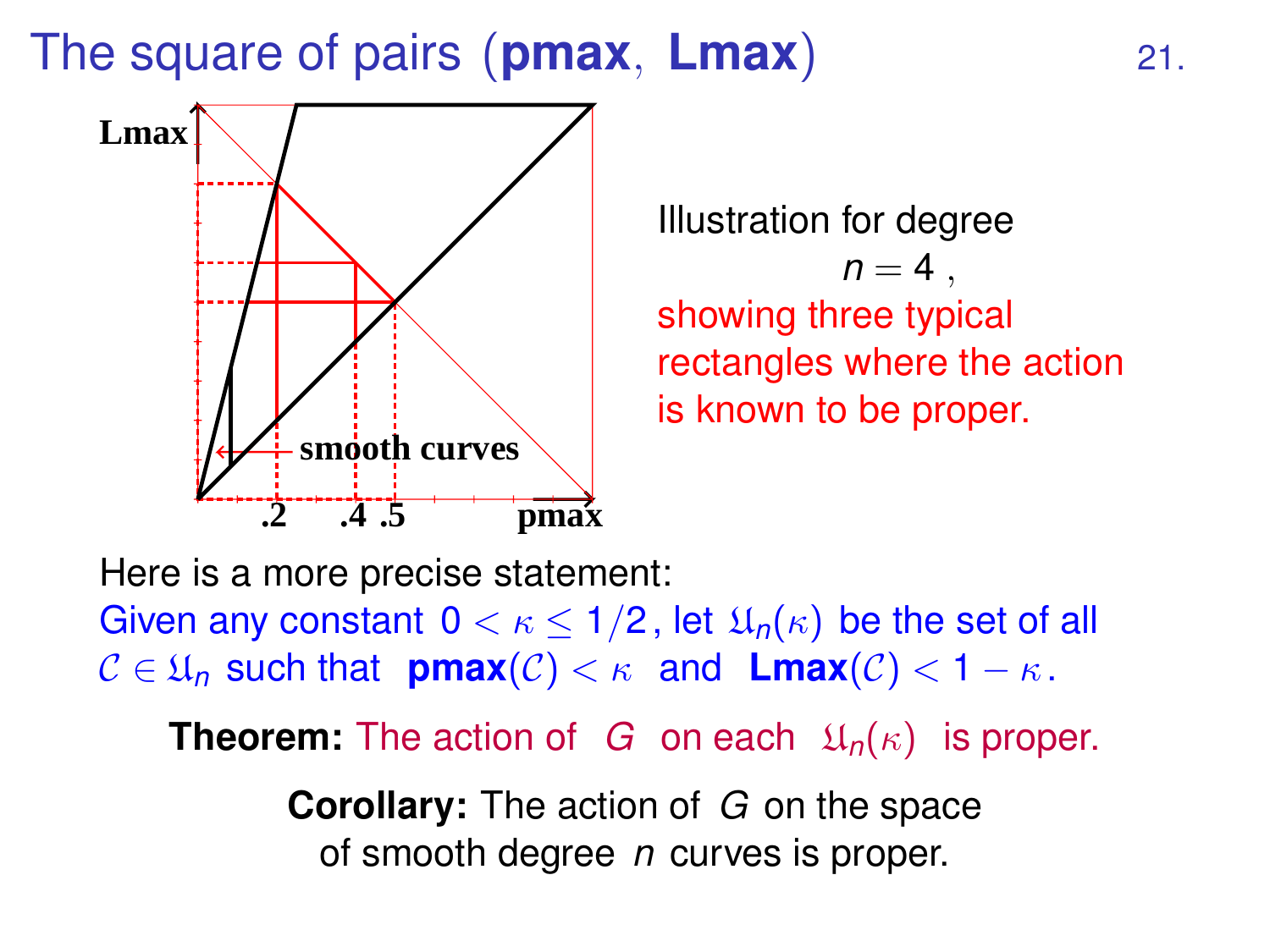# The Distortion Lemma for  $\mathbb{P}^2$

**Lemma.** *Given* ε > 0 *there exists a compact set*  $K_{\varepsilon} \subset G(\mathbb{P}^2)$  with the following property.

*For any*  $\mathbf{q} \notin K_{\epsilon}$  *there exists either:* 





**(1)** a point **p**  $\in$   $\mathbb{P}^2$  and a line  $L \subset \mathbb{P}^2$  such that  $\mathbf{g}(N_\varepsilon(\mathbf{p})) \cup N_\varepsilon(L) = \mathbb{P}^2$ 

or (2) a line  $L' \subset \mathbb{P}^2$  and a point  $\mathbf{q} \in \mathbb{P}^2$  such that  $\mathbf{g}(N_\varepsilon(L))\cup N_\varepsilon(\mathbf{q})\;=\;\mathbb{P}^2$ 

(so that **g** maps every point outside of  $N_{\varepsilon}(\mathbf{p})$  into  $N_{\varepsilon}(L)$ ), (so that **g** maps every point outside of *N*ε(*L* 0 ) into *N*ε(**q**)).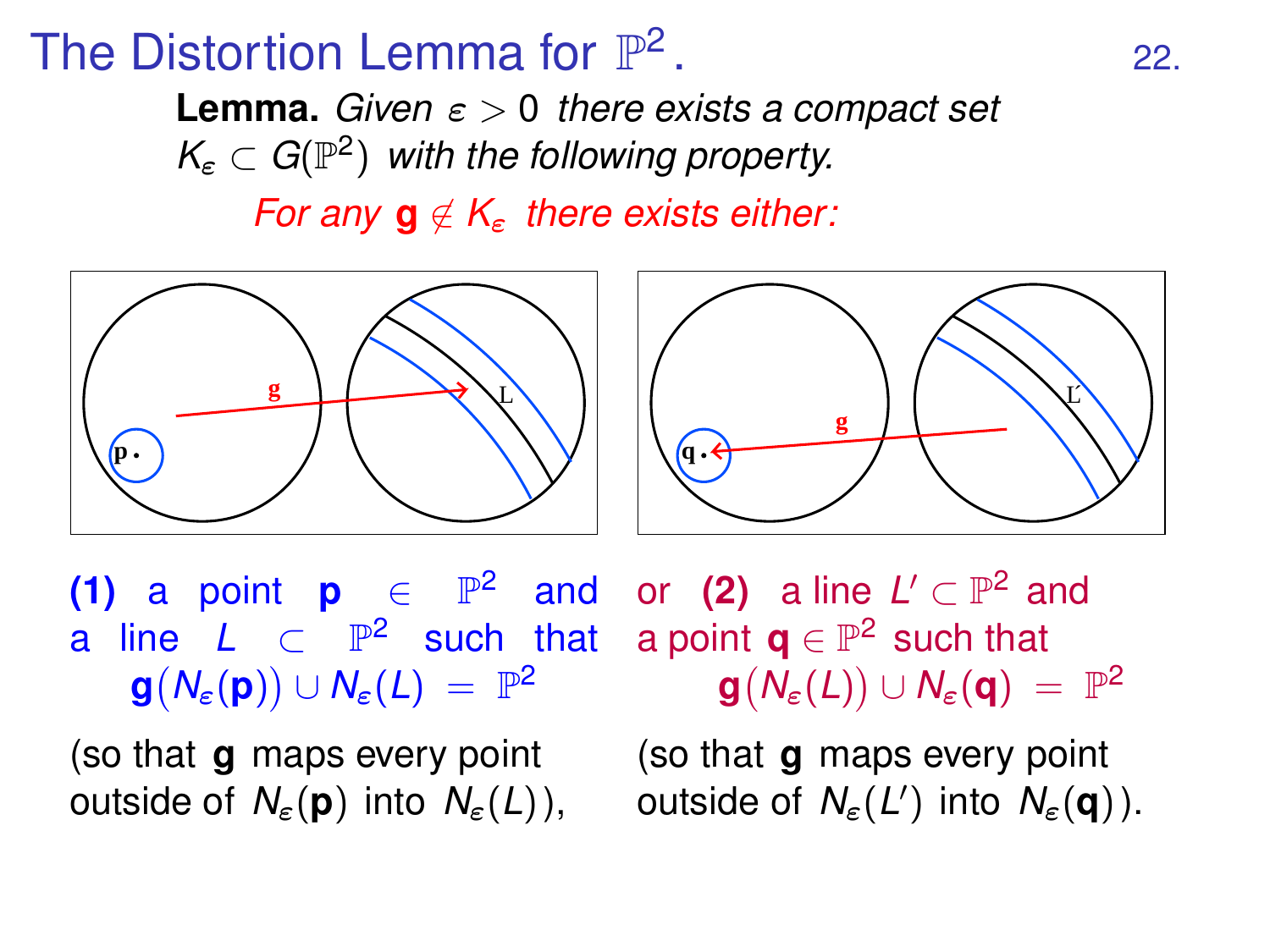### Four examples, showing **pmax** + **Lmax** 23.



$$
1 + 1 = 2
$$
  $.5 + 1 = 1.5$ 





 $1.5 + 0.75 = 1.25$  .25  $+ 0.5 = 0.75$ 

The first two are W-curves.

Only the right hand example has locally proper action.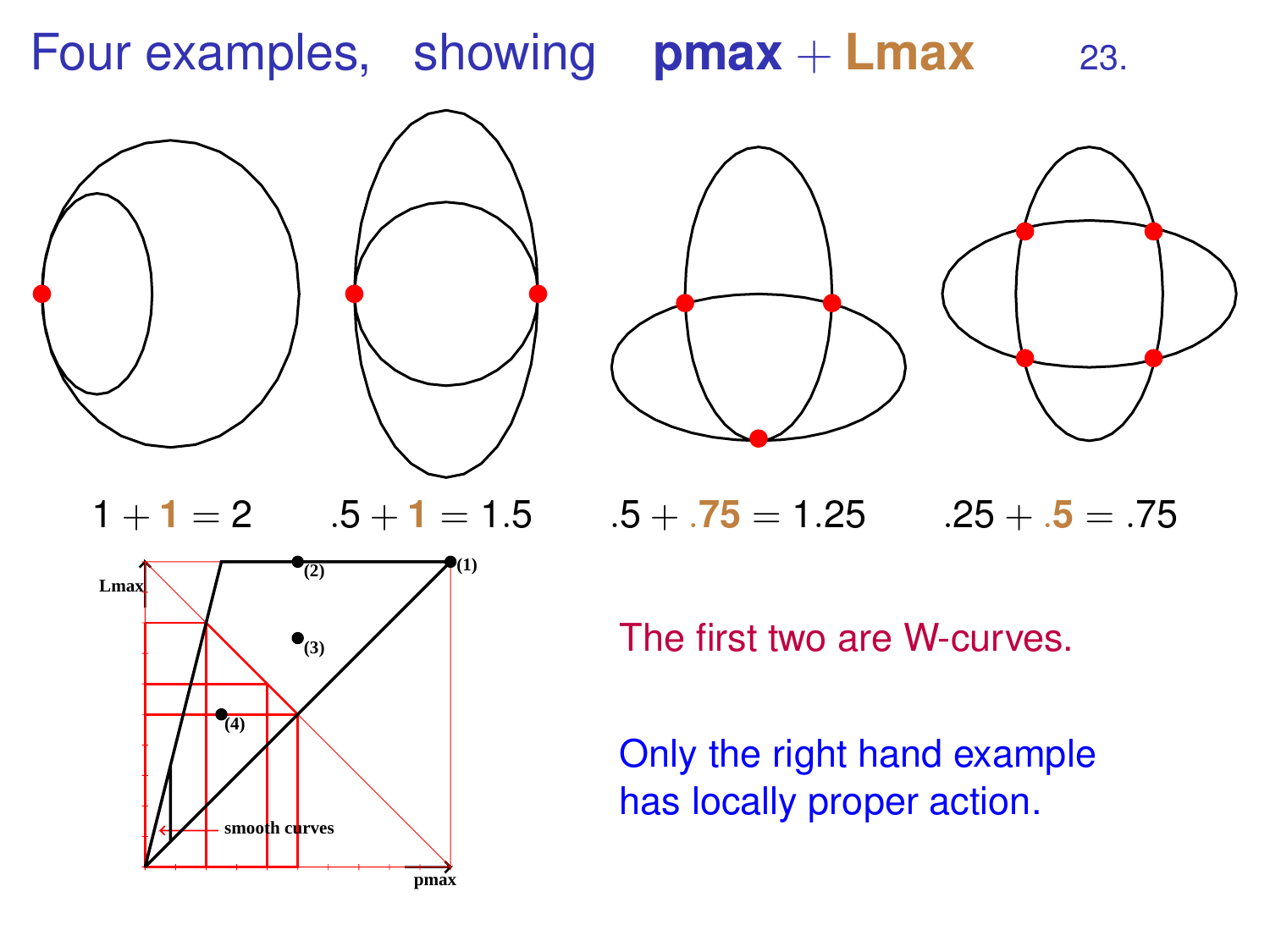### An Improper Example. 24.

**Lemma.** In a region where the action is proper, the function  $C \mapsto G_C$  is *upper semicontinuous*:

If  $\mathcal{C}_j \to \mathcal{C}$  then lim sup $_j(\mathit{G}_{\mathcal{C}_j}) \subset \mathit{G}_{\mathcal{C}}$ .



but not near the right hand curve.

Unknown:

Is the moduli space  $\mathbb{M}_{4}$  locally Hausdorff near the image of the right hand curve ?